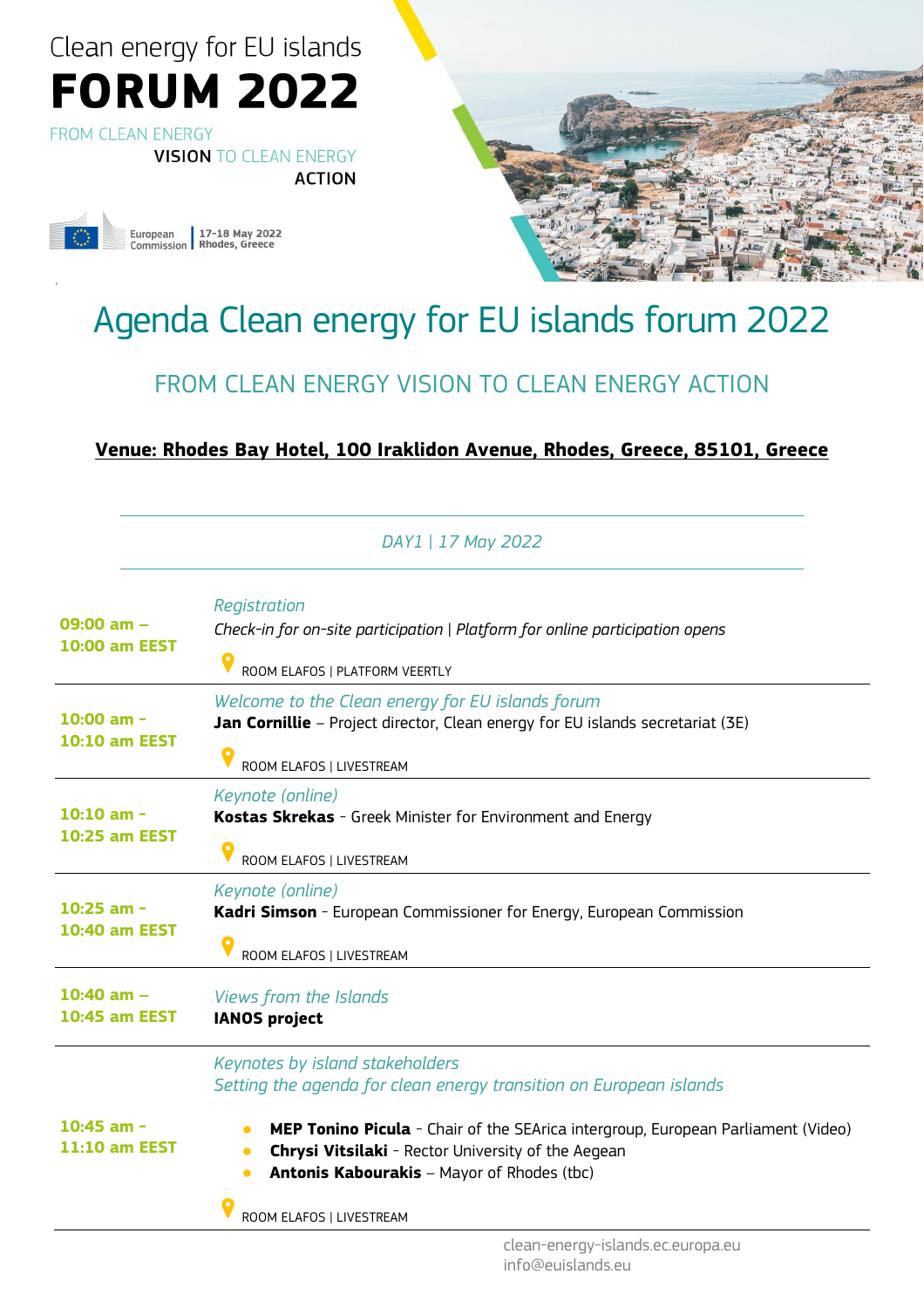FROM CLEAN ENERGY

g

**VISION TO CLEAN ENERGY** 

**ACTION** 

European 17-18 May 2022<br>Commission Rhodes, Greece



| $11:10$ am -<br>$11:15$ am EEST | Views from the Islands<br><b>Bornholms Varme</b>                                                                                                                                                                                                                                                       |
|---------------------------------|--------------------------------------------------------------------------------------------------------------------------------------------------------------------------------------------------------------------------------------------------------------------------------------------------------|
| $11:15$ am -<br>12:30 am EEST   | European Year of Youth<br>Deliberative session on energy security and climate transition<br>Students of the University of the Aegean and pupils from Rhodes high schools will be asked<br>to take part in a deliberation on energy and climate dilemma's. Results will be presented to<br>the plenary. |
|                                 | Moderation: Ioannis Poulopoulos (1st place Communication Hackathon European<br><b>Youth Energy Network</b> ) - MSc&T Student in Energy Environment at École Polytechnique<br>and Gianni Chianetta - Greening The Islands                                                                               |
|                                 | ROOM ELAFOS   LIVESTREAM                                                                                                                                                                                                                                                                               |
| 12:30 pm $-$<br>03:00 pm EEST   | Prepare for visit and transfer to Halki                                                                                                                                                                                                                                                                |
| 03:00 pm $-$<br>06:30 pm EEST   | Site visit on the island of GR-eco-island Halki<br>Presentation of the GR-eco-island strategy by the mayor and demonstration of<br>implementation                                                                                                                                                      |
|                                 | Welcome and Halki's initiatives to become a Gr-Eco island<br><b>Evaggelos Fragkakis - Mayor of Halki Island</b><br>Vasilios Roussakis -Deputy Mayor of Halki Island                                                                                                                                    |
|                                 | The GR-eco island concept<br>John (Ioannis) Kaldellis - Vice Rector for Research University of West<br>Attica (Greece)                                                                                                                                                                                 |
|                                 | <b>HALKI ISLAND</b>                                                                                                                                                                                                                                                                                    |
| 06:30 pm -<br>08:30 pm EEST     | <b>Transfer back to Rhodes</b>                                                                                                                                                                                                                                                                         |
| 09:00 pm EEST                   | <b>Networking Dinner</b>                                                                                                                                                                                                                                                                               |
|                                 | RHODES BAY HOTEL @ BAKALIKO TAVERNA                                                                                                                                                                                                                                                                    |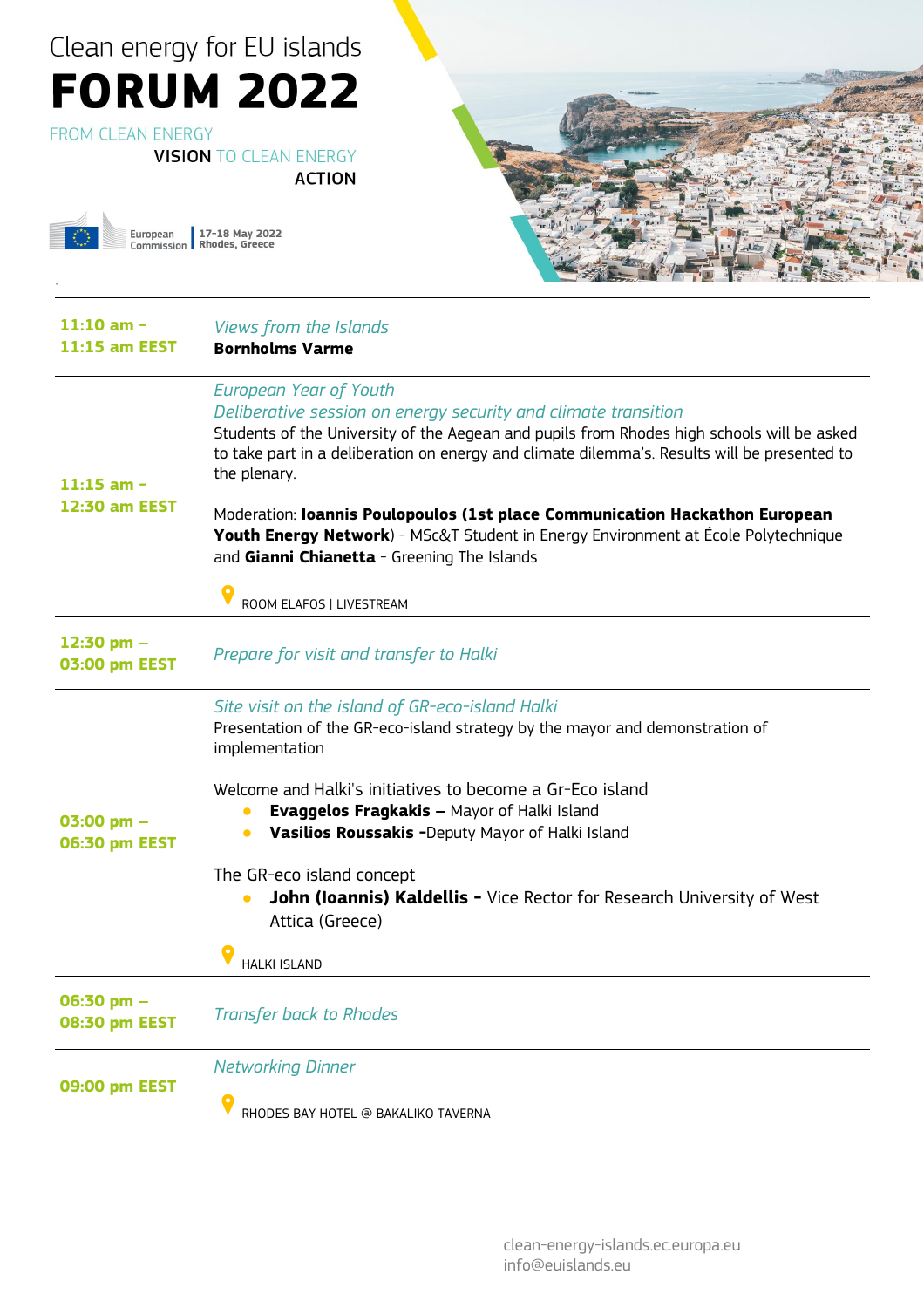#### FROM CLEAN ENERGY

g

**VISION TO CLEAN ENERGY** 

**ACTION** 

European 17-18 May 2022<br>Commission Rhodes, Greece



*DAY 2 | 18 May 2022*

| 09:00 am –<br><b>09:30 am EEST</b> | Registration<br>Check-in for on-site participation   Platform for online participation opens<br>ROOM ELAFOS   PLATFORM VEERTLY                                                                                                                                                                                                                                                                                                                                                                                                                                                       |
|------------------------------------|--------------------------------------------------------------------------------------------------------------------------------------------------------------------------------------------------------------------------------------------------------------------------------------------------------------------------------------------------------------------------------------------------------------------------------------------------------------------------------------------------------------------------------------------------------------------------------------|
| 09:30 am-<br>09:35 am EEST         | Welcome to the ACTION Day<br>Welcome, progress from the consortium<br>Jan Cornillie - Project director, Clean energy for EU islands secretariat (3E)<br>ROOM ELAFOS   LIVESTREAM                                                                                                                                                                                                                                                                                                                                                                                                     |
| 09:35 am-<br>09:40 am EEST         | Views from the islands<br><b>Kythnos Smart Island - DAFNI</b>                                                                                                                                                                                                                                                                                                                                                                                                                                                                                                                        |
| 09:40 am -<br><b>10:20 am EEST</b> | <b>ACT: Lessons learnt from Technical Assistance</b><br>0<br>Moderation: Marina Montero Carrero - Technical lead, Clean energy for EU islands<br>secretariat (3E)<br><b>Ugo Toić</b> - Cres-Lošinj archipelago (Croatia)<br><b>Nuria Albet Torres</b> - La Palma Renovable (Spain)<br>Yiannis Fragkoulis-Kasos (Greece)<br>$\bullet$<br><b>Claudio Moscoloni</b> - Pantelleria (Italy)<br>$\bullet$<br>ROOM ELAFOS   LIVESTREAM                                                                                                                                                      |
| 10:20 am -<br><b>11:00 am EEST</b> | SHAPE: Regulatory - Conclusions from the regulatory deep dives<br>Solving the regulatory obstacles for clean energy transition projects on European islands<br>Moderation: Lucija Rakocevic - Legal and regulatory lead, Clean energy for EU islands<br>secretariat (Th!nk E)<br><b>Gustav Blomberg</b> - Alan islands (Finland)<br><b>George Aliagas</b> - Member of the Cabinet of the Secretary General for Energy and<br>$\bullet$<br><b>Mineral Resources</b><br>Edita Dranseikaite - Policy officer CE4EUI, European Commission (tbc)<br>$\bullet$<br>ROOM ELAFOS   LIVESTREAM |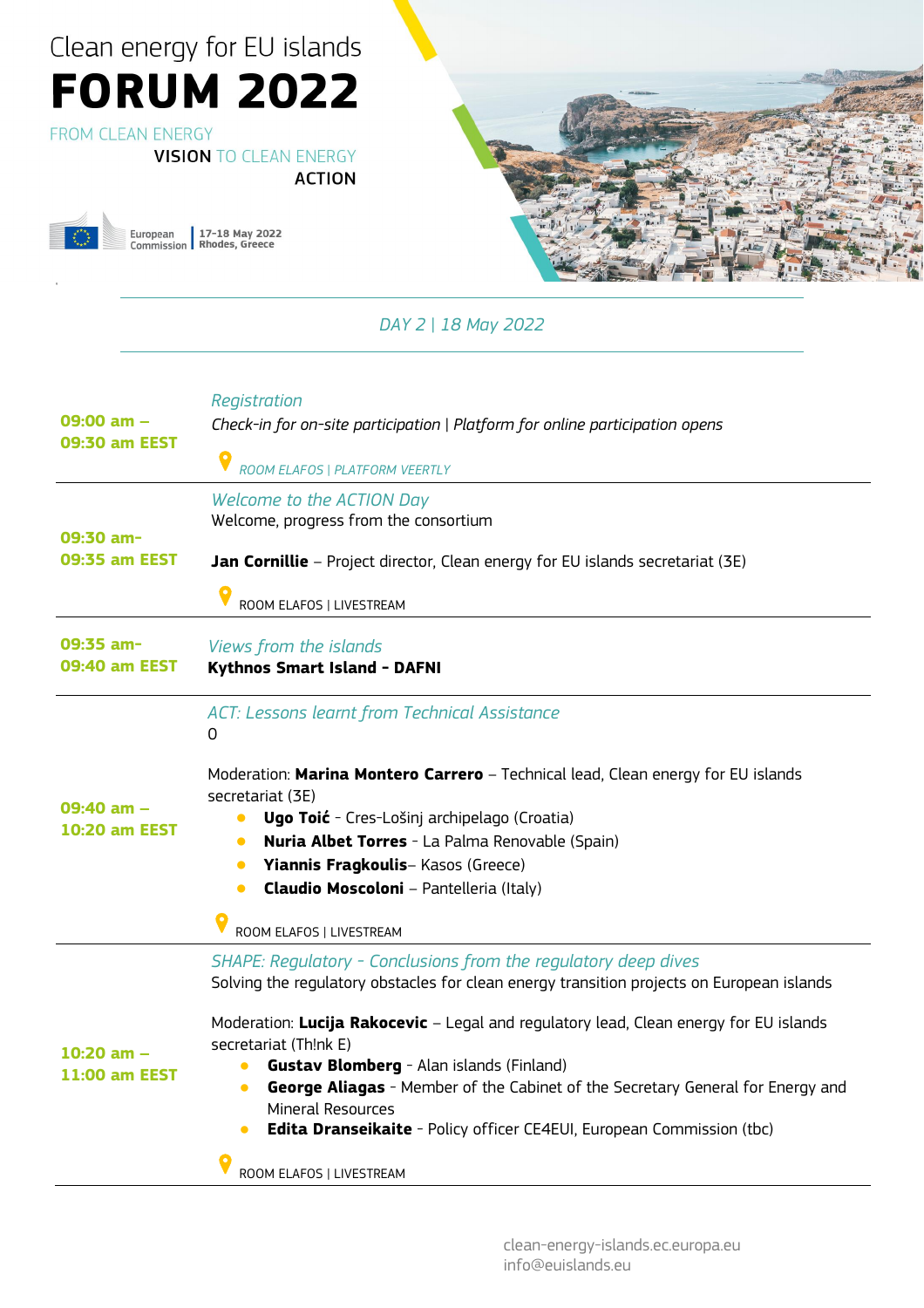#### Clean energy for EU islands **FORUM 2022 FROM CLEAN ENERGY VISION TO CLEAN ENERGY ACTION** European 17-18 May 2022<br>Commission Rhodes, Greece g **11:00 pm – 11:10 pm EEST** *Break* **11:10 am –** *Views from the islands* **11:15 am EEST VPP4ISLANDS - Grado** *EXPLORE: Transition strategies for the islands* Island testimonials of clean energy transition strategy on European islands Moderation: **Jan Cornillie** – Project director, Clean energy for EU islands secretariat (3E) ● **Alfons Röblom** - Energy Minister (Aland islands) **11:15 am -** ● **Diana-Paula Gherasim** - Eurelectric (EU) **12:15 pm EEST • Finnbar Howell - KRA (Ireland)** ● **Rosa Mingo Ávila** and **Luis García Benedicto** - IDAE (Spain) ● **Andrei Moarcas** - Overseas Countries and Territories Association (OCTA)

ROOM ELAFOS | LIVESTREAM

| $12:15$ pm $-$ | Views from the islands |
|----------------|------------------------|
|----------------|------------------------|

**12:20 pm EEST El Rosario, Tenerife (Canary Islands)**

| 12:20 pm $-$  | Lunchbreak                                        |
|---------------|---------------------------------------------------|
| 01:15 pm EEST | MAIN RESTAURANT ILIADES   VEERTLY NETWORKING AREA |

*Parallel sessions with experts and island representatives* 

*EXPLORE: Innovation in Horizon2020 projects*

Moderation: **Marina Montero Carrero** – Technical lead, Clean energy for EU islands secretariat (3E)

- **01:15 pm - 02:45 pm EEST**
- **Alessandra Cassisi** VPP44ISLANDS project
- **Denys-Ioda Díaz Garrido** ISLANDER
- **Stergios Vakalis** REACT project
- **Nikolaos Tagkoulis** IANOS
- **Ismini Moustafelou- INSULAE**

ROOM ELAFINA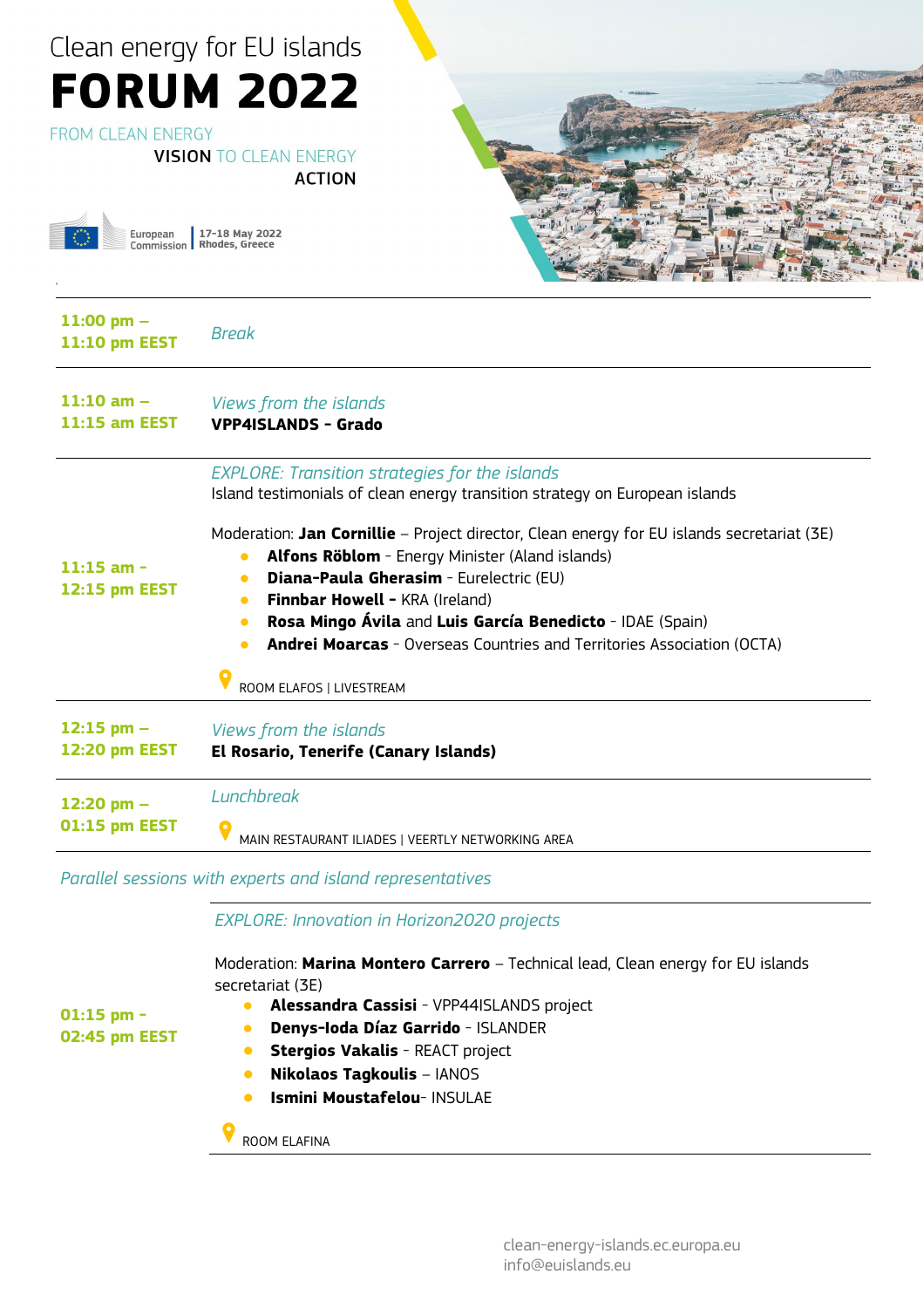**FROM CLEAN ENERGY** 

g

**VISION TO CLEAN ENERGY** 

**ACTION** 





#### *SHAPE: Financing e-mobility infrastructure* Moderation: **Jorge Rodrigues de Almeida** – Financial lead, Clean energy for EU islands secretariat (RdA) **Julia Guyon** - International Energy Agency ● **Petros Markopoulos** - Project Manager, DAFNI Network of Sustainable Greek Islands **Maria Xylia - Research Fellow, Stockholm Environment Institute Rahul Pratap Singh** - Investor of European Energy Efficiency Fund (eeef) **Evangelos Bekiaris** - Director, Hellenic Institute of Transport (HIT), President, Hellenic Institute of Electric Vehicles (HELIEV) ROOM ELAFOS | LIVESTREAM **02:45 pm – 03:00 pm EEST** *Break & Changing Sessions* **03:00 pm - 04:30 pm EEST** *ACT: Setting up Island Energy Communities* Moderation: **Antonia Proka** – REScoop.eu and **Lucija Rakocevic** – Legal and regulatory lead, Clean energy for EU islands secretariat (Th!nk E) ● **Nuria Albet Torres** - EC Energia Bonita, La Palma (Spain) ● **Dimitrios Kollias** - EC Thalis, Crete (Greece) **Miquel Garcia** – Menorca (Spain) (tbc) **Maja Jurišić**- Island Movement (Croatia) ● **Søren Hermansen** – Samsø (Denmark) **Dimitris Katsaprakakis** - Minoan, Crete (Greece) *ROOM ELAFINA ACT:* Balancing interconnections and energy storage for the clean energy transition of islands Moderation: **Christina Protopapadaki** - Clean energy for EU islands secretariat (Th!nk E) **Lucía Blanco Cano** - Ministry for the Ecological Transition and the Demographic Challenge (Spain) ● **Michail Chatzipanos** - Director of Transmission New Projects Department, IPTO, (Greece) **Joana Ferreira Rita** - Regional Director for Energy at the Azores (Portugal) ● **Nikolaos Hatziargyriou** - Professor Emeritus at the National Technical University

of Athens (Greece)

clean-energy-islands.ec.europa.eu info@euislands.eu